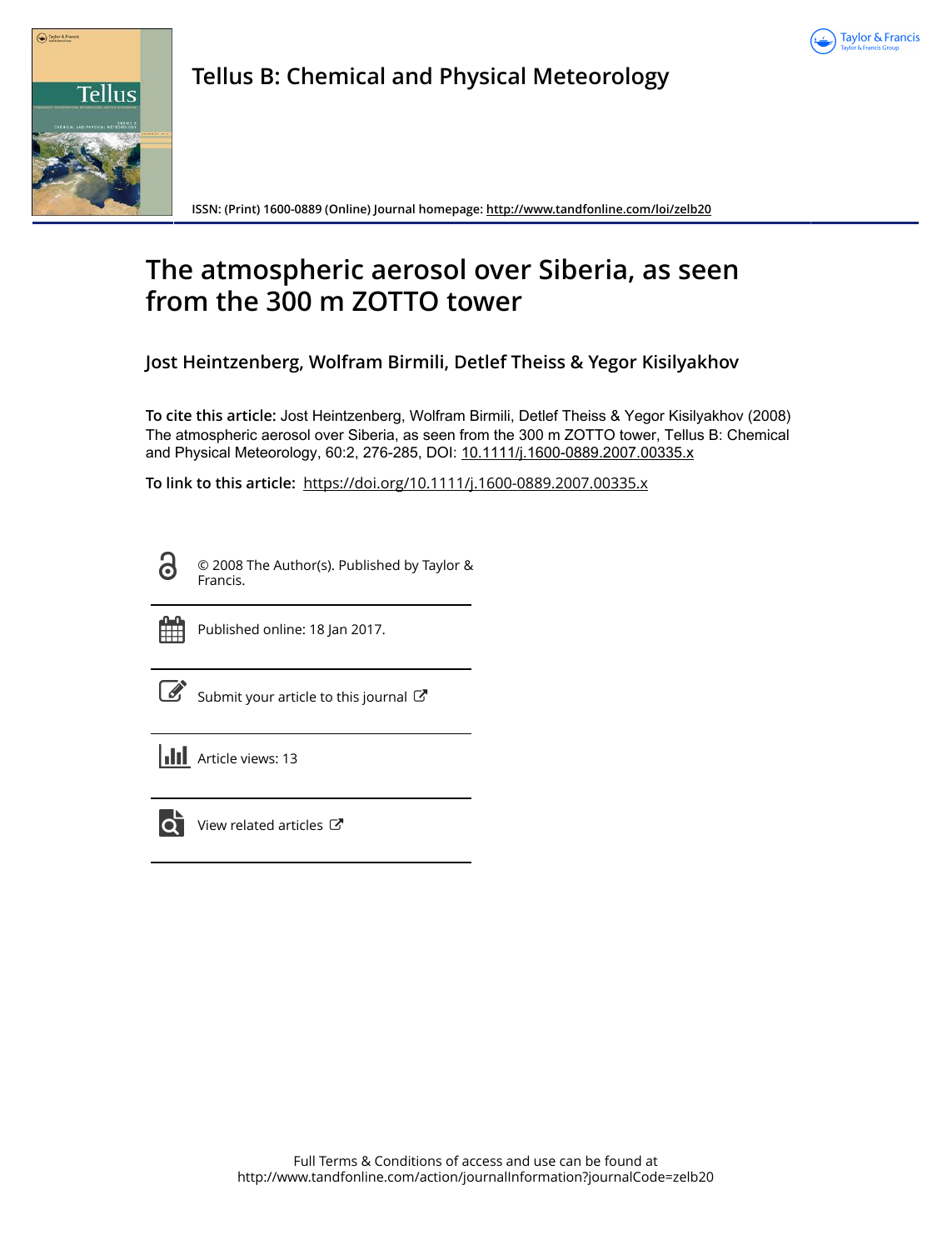**TELLUS**

# **The atmospheric aerosol over Siberia, as seen from the 300 m ZOTTO tower**

*By* JOST HEINTZENBERG<sup>1\*</sup>, WOLFRAM BIRMILI<sup>1</sup>, DETLEF THEISS<sup>1</sup>

and YEGOR KISILYAKHOV2, <sup>1</sup>*Leibniz-Institute for Tropospheric Research, Permoserstr. 15, 04318 Leipzig, Germany;* <sup>2</sup>*VN Sukachev Institute of Forest, Siberian Branch / Russian Academy of Science, Akademgorodok, Postbox 26695, 660036 Krasnoyarsk, Russia*

(Manuscript received 20 September 2007; in final form 15 November 2007)

### ABSTRACT

This report describes a unique setup for aerosol measurements at the new long-term Tall Tower monitoring facility near Zotino, Siberia (ZOTTO). Through two inlets at 50 and 300 m aerosol particle number size distributions are measured since September 2006 in the size range 15–835 nanometer dry diameter. Until the end of May 2007 total number (*N*300) concentrations at 300 m height ranged between 400 cm<sup>-3</sup> (5%) and 4000 cm<sup>-3</sup> (95%) with a median of 1200 cm<sup>-3</sup>, which is rather high for a nearly uninhabited boreal forest region during the low productivity period of the year.

Fitting 1-h average distributions with a maximum of four lognormal functions yielded frequent ultrafine modes below 20 nm at 50 m height than at 300 m, whereas the latter height more frequently showed an aged nucleation mode near 30 nm. The positions of Aitken ( $\approx$ 80 nm) and accumulation modes ( $\approx$ 210 nm) were very similar at both inlet heights, the very sharp latter one being the most frequent of all modes. The encouraging first results let us expect exciting new findings during the summer period with frequent forest fires and secondary particle sources from vegetation emissions.

## **1. Introduction**

Since the seminal papers by Charlson et al. (1990, 1991) research on the global distribution of atmospheric aerosol particles and on their effects on the budget of incoming solar radiation has intensified. Indications of direct and indirect aerosol effects on atmospheric chemistry (Lelieveld and Crutzen, 1990; Ravishankara, 1997), and human health (WHO, 2002) also increased atmospheric aerosol research. Over the past 10 yr the reports by the Intergovernmental Panel on Climate Change (IPCC) have stressed the need to understand the past and possible future influence of aerosols on climate because of anthropogenic activities during the period of industrialization.

Aerosol-driven atmospheric effects are evaluated using global circulation models (e.g. Kinne et al., 2003) satellite-borne observation systems (Ichoku et al., 2002; Kaufman et al., 2002), ground-based observation networks using integrated column (Dubovik et al., 2002) or ground-based LIDAR measurements (Bösenberg et al., 2003), and in situ observation networks (WMO/GAW, 2003).

In situ aerosol observations are especially useful for studying physical, chemical and optical effects of aerosol properties within a confined volume of air and as necessary complement to remote sensing approaches. In situ aerosol studies may address the following general issues. First, they allow the quantification of aerosol-optical and cloud-forming properties as a function of the physical and chemical particles properties, such as number concentration, number size distribution, particle shape, chemical composition as well as their ability to absorb water (e.g. Fiebig et al., 2003). Second, in situ studies allow to establish connections between observed aerosol characteristics and potential source regions through the analysis of meteorological transport, notably back trajectories (e.g. Jaffe et al., 1999; Dal Maso et al., 2007) and retroplumes (Stohl et al., 2003). Third, in situ observations are an essential basis to validate the predictions of prognostic aerosol models based on chemistry transport models (Charlson, 2000).

Siberia, as large parts of Asia in general, has only received limited attention with respect to the verification of aerosol-driven climate effects. The resulting gap of knowledge is in sharp contrast to the obvious global relevance of Siberia with respect to constituent exchange between the biosphere and the atmosphere (IGBP, 2007). Notably, the Siberian biosphere is a seasonally dependent source and sink of biogenic carbon species (Schulze

<sup>∗</sup>Corresponding author. e-mail: jost@tropos.de DOI: 10.1111/j.1600-0889.2007.00335.x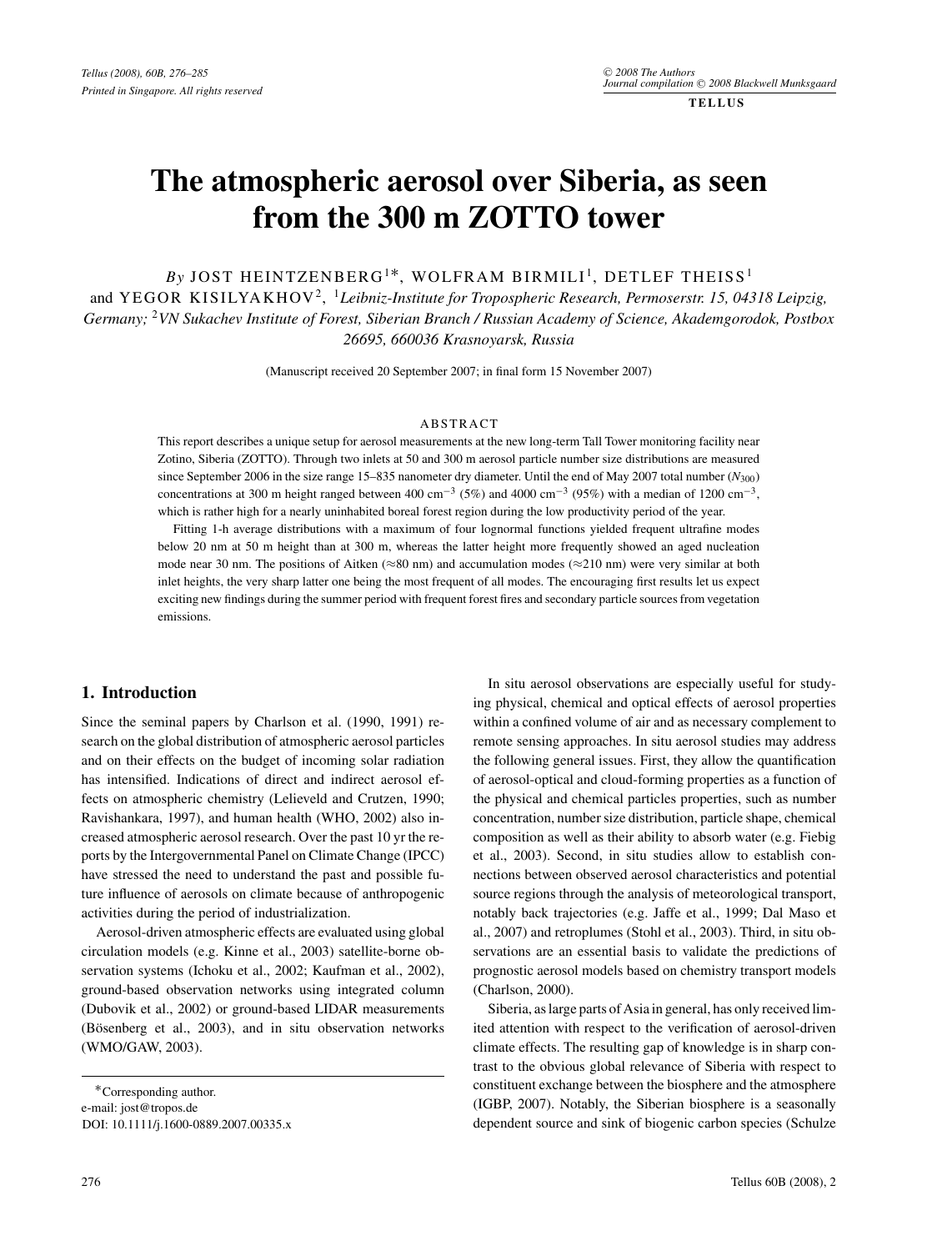et al., 1999; Lloyd et al., 2002), and has been acknowledged to be one of the regions representing the largest uncertainties within the context of global carbon balance (Schimel et al., 2001).

Importantly, Siberia has widely been documented to be a source region of biomass burning aerosols. Aerosol particles released by Siberian forest fires could be tracked down many thousand kilometres downwind within the entire Northern hemisphere (e.g. Cahoon et al., 1994; Stocks et al., 1998; Tanimoto et al., 2000; Damoah et al., 2004; Müller et al., 2005). Furthermore, boreal forests have been shown to represent a large-scale source of organic secondary aerosols (e.g. Tunved et al., 2006). The lack of knowledge regarding secondary aerosol source strengths, however, propagates into the poorly represented organic aerosol species in global climate models. Since the ecological system in the northern boreal forests is sensitive to global temperature chance, it will also be a challenge in examine the role of a changing Siberia within the global context of primary and secondary aerosol production as part of the task: "to develop [...] predictive capability of terrestrial ecosystems dynamics over Northern Eurasia for the 21st century to support global projections as well as informed decision making and numerous practical applications in the region" (Groisman et al., 2007).

The present report introduces the study climatically relevant atmospheric AEROsols over SIBeria (AEROSIB), the objective of which is to examine the occurrence and the source regions of the main aerosol types over Siberia and adjacent parts of Asia, and their effects upon the balance of atmospheric aerosol particles including number and mass. The related experiment is based on the new 300-m tower of the Zotino Tall Tower facility (ZOTTO) established by the Max-Planck-Institute for Biogeochemical Cycles, Jena. After a description of the unique instrumental set up and its potential for monitoring large parts of Asia, data on number size distributions taken during the time period September 2006–May 2007 will be discussed.

## **2. Instrumental**

## *2.1. The Zotino Tall Tower Facility (ZOTTO)*

Since 2006, a unique research platform is available in Central Siberia as the ZOTTO at 60.8◦N; 89.35◦E, about 20 km west of the Yenisey river. The site lies in a vast region of forests and bogs, still relatively undisturbed by anthropogenic influences and relatively inhospitable because of its continental climate. The population density is low but a moderate human impact on vegetation, for example, by logging activities, is already visible. The climate is dominated by a large seasonal temperature cycle reaching from minima below −55 ◦C in winter to maxima above 30 ◦C in summer. The tower is 300 m high and was designed for long-term atmospheric observations in Siberia that are representative for a very large spatial area. A significant benefit of tall tower sampling is also that measurements aloft are less prone to

Tower and the adjacent underground laboratory were constructed between 2004 and 2006 by the Max-Planck-Society (http://www.bgc-jena.mpg.de/bgc-systems/projects/zotto/index. shtml). The scientific leader of the ZOTTO facility is the Max-Planck-Institute for Biogeochemistry in Jena, Germany, together with the Max-Planck-Institute for Chemistry, Mainz, Germany and the VN Sukachev Institute of Forest, Krasnoyarsk, Russia as additional consortium members. The VN Sukachev Institute of Forest continually operates and maintains the ZOTTO facility.

Trace gas measurements obtained by aircraft in summer in the Zotino area (Lloyd et al., 2002) indicated a well-mixed planetary boundary layer by the depletion of carbon dioxide concentration as a result of daytime photosynthesis. This measurement shows that a 300 m sampling point on the tower should be largely representative for boundary layer air, thereby avoiding effects that are related to the shallow surface layer, indicated by an excess in biogenic oxygen isotopes.

#### *2.2. The aerosol inlet at ZOTTO*

To collect ambient aerosol from a height of 300 m, a sampling pipe of the corresponding length was erected at ZOTTO in August and September 2006. There was no alternative to a solid inlet tube at ZOTTO because sensitive aerosol particle instrumentation, such as particle size spectrometers cannot be operated on the 300 m tower under the harsh Siberian climatic conditions, nor could such exposed devices be regularly maintained. By using a long inlet ambient aerosols can be conducted into an underground laboratory container where they can be analysed in a temperature-controlled climate.

The details of the current set-up at ZOTTO as well as the inlet calibration for particle losses are described in a specialized paper (Birmili et al., 2007). Briefly, the aerosol inlet pipe constructed for ZOTTO is a 300 m stainless steel pipe with an internal diameter of about 2.8 cm and was designed for a laminar nominal sampling flow of 40 l min−1. The main features of the inlet pipe are: Resistance against the harsh climatic conditions, smooth inner surface, laminar flow and division into 100 sections (3 m each) to facilitate transport and assembly, smoothly joined by modified Swagelok-type fittings. For aerosol sampling at the two levels of 50 and 300 m two corresponding independent inlets of the same construction were mounted.

Before deployment at ZOTTO, the 300 m inlet pipe was assembled horizontally outdoors at IfT, Leipzig and calibrated with ambient aerosol particles for size-dependent particle transport losses (Birmili et al., 2007). The calibration showed that particles with diameter  $(D_p)$  > 50 nm are nearly perfectly transmitted through the pipe, and that 10 nm particles are still transmitted at a reproducible efficiency of 20%. The calibration and the related numerical calculations were generally used in this paper to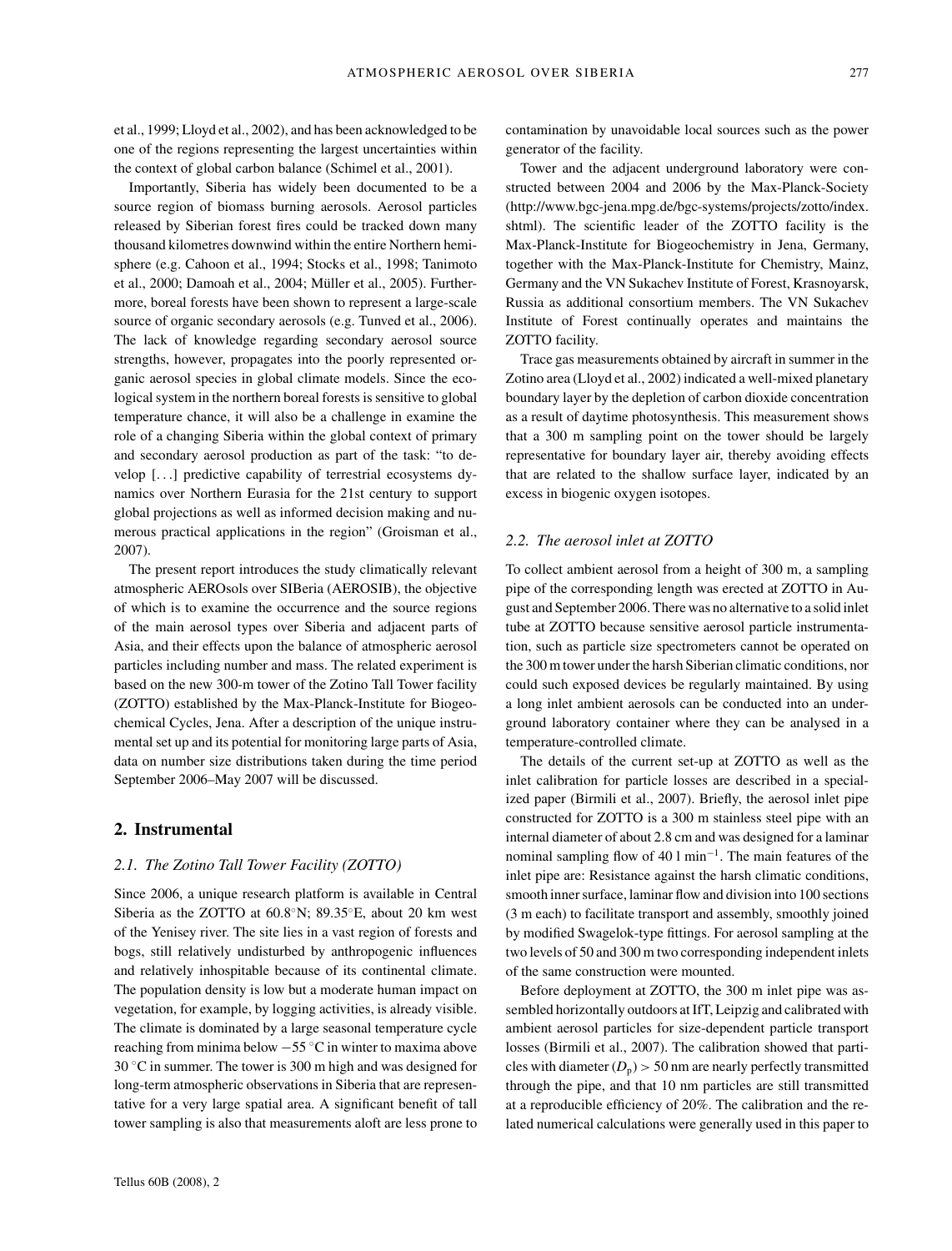correct all particle size distributions between 15 and 900 nm for the transmission losses occurring in the sampling pipes.

For aerosol sampling at height levels of 50 and 300 m two aerosol independent inlets of the same construction were mounted in August/September 2006 at ZOTTO. A computercontrolled valve system switches the aerosol sampling between the two levels every five minutes while maintaining the nominal 40 l min−<sup>1</sup> flow in both inlets.

#### *2.3. Size distribution measurements*

Aerosol particle number size distributions are counted in 18 logarithmically equal size bins between 15 and 835 nm dry particle diameter by a Differential Mobility Particle Sizer (DMPS). The basic principles of this instrument are described in Knutson and Whitby (1975), Winklmayr et al. (1991) and Birmili et al. (1999). After multiple charge inversion, size distributions with 18 logarithmically equal size bins between 15 and 835 nm dry particle diameter were obtained. This particle size range encompasses the accumulation mode (100–835 nm), representative for aged atmospheric aerosols, the Aitken mode (50–100 nm)—representative for young aerosol particles only a few days old, and the nucleation mode (15–50 nm), representing the most recently formed aerosol particles.

To meet the special requirements of long-term operation at a remote site like ZOTTO, the following specifics of the DMPS system had to be optimized before installation: automatic operation, low level of maintenance, long-term stability, avoidance of radioactive sources as a charging device. The ZOTTO-DMPS uses, as a Differential Mobility Analyser (DMA), a Hauke type DMA with a centre rod length of 28 cm (Winklmayr et al., 1991). Particles downstream of the DMA are counted using a laminar flow condensation particle counter (model 3762, TSI Inc., St. Paul, USA). The sample flow through the particle counter is limited by a critical orifice to 0.78 l min−1. The sheath airflow of 5.0 l min−<sup>1</sup> is circulated in a closed loop, regulated by a computer-controlled air blower with adjustable rotational frequency. The sheath air is conducted through an adsorption dryer with silica gel as an adsorbing agent. Due to the relative dryness of the air sampled in Siberia, we observed no critical enrichment of the circulated sheath air with moisture to date; in fact the relative humidity in the sheath air circuit stayed in the range between 10 and 20% at all times during the measurement period, which makes technical measures to reduce the sheath air humidity redundant.

Since legal restrictions prevented the deployment of a radioactive source as an aerosol neutralizer, a corona-discharge based aerosol neutralizer was used upstream of the DMPS system. This aerosol neutralizer consists of an aerosol chamber with an AC electrical discharge and was developed by Stommel and Riebel (2004). Several tests with this aerosol neutralizer have shown that its performance is equivalent to that of a commonly used radioactive  $Kr^{85}$  neutralizer for a wide range of aerosol concen-



*Fig. 1.* Size-dependent transmissions of the 50 and 300 m aerosol inlets at the ZOTTO facility (after Birmili et al., 2007, Fig. 7).

trations and sampling flows (Stommel and Riebel, 2004, 2005). The particle number concentrations found at ZOTTO lie within the lower concentration range of the device so that the aerosol exiting the aerosol neutralizer can be safely regarded in thermodynamic charge equilibrium at room temperature.

Along with the switching frequency between the 300 and 50 m height levels, particle mobility distributions are recorded at about 6-min intervals. After inversion of the mobility distributions according to Stratmann and Wiedensohler (1996) the number size distributions was corrected for transmission losses with the results of the pre-experiment inlet calibration described earlier (Birmili et al., 2007). For completeness, the respective transmission curves for 50 and 300 m are given in Fig. 1. For further analyses 1-h to daily averages are formed.

#### *2.4. Quality assurance*

Before shipping to the ZOTTO site, the DMPS instrument was compared to an identical instrument at the World Calibration Center for Aerosol Physics at IfT Leipzig. The comparison revealed only small differences between both instruments, with a maximum deviation in concentration of 20% at the lower particle end. In order to provide reliable particle number concentration measurements after shipping and installation, measurements of total particle concentration using a CPC (TSI model 3010) were conducted over a limited period of 3 d during the set-up period in ZOTTO in parallel to the DMPS system. The comparison between CPC and DMPS total particle concentrations was subsequently used to correct the particle size distributions.

#### **3. Results**

### *3.1. Aerosol statistics*

*3.1.1. Total number and volume concentrations.* The DMPS was operated from September 23, 2006 to June 1, 2007. For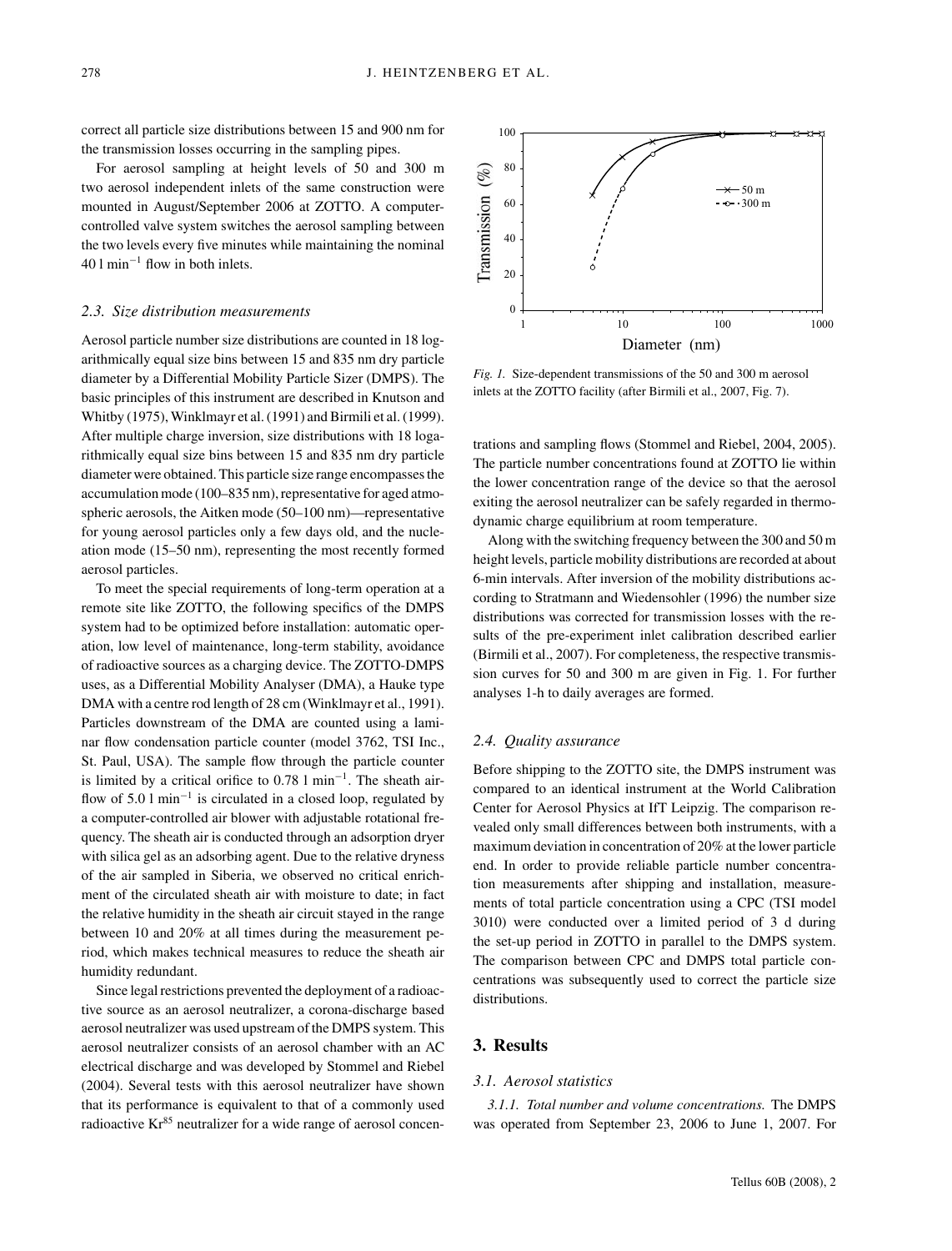*Fig. 2.* Time-series of daily averages of total number  $(N, cm^{-3}, left$ -hand scale) and total volume  $(V, \text{nm}^3 \text{ cm}^{-3}, \text{right-hand scale})$  in 300 m height at the ZOTTO facility from September 9, 2006 to May 31, 2007. The break in the time series is due to butanol shortage at ZOTTO for want of transportation during December and January.



*Fig. 3.* Grand average percentiles (5, 50 and 95%) of 1-h-average number size distributions taken at 50 and 300 m height at the ZOTTO facility from September 9, 2006 to May 31, 2007.

want of butanol its operation ceased between December 2, 2006 and February 7, 2007. A first overview of the results in terms of daily-average total number (*N*) and volume (*V*) concentrations is shown for 300 m in Fig. 2. Interestingly, the total number concentrations were quite variable within two orders of magnitude. The concentrations at ZOTTO are mostly around a few thousand per  $cm<sup>3</sup>$ . Both particle number and volume indicated a possible maximum in late winter, which could be associated to the well-known Arctic haze phenomenon (e.g. Heintzenberg, 1989).

*3.1.2. Particle size distributions.* The grand average size distributions, on an hourly basis, at both levels are shown in Fig. 3. A few differences between both levels are visible with respect to the shape of the number size distributions, mostly at the smallest sizes.

*3.1.3. Ratio between measurements at height 300 and 50 m.* A novel aspect of the ZOTTO-measurements is aerosol sampling at two levels,  $h = 300$  and 50 m. The comparison of the size distributions at both levels yielded systematically higher particle numbers and volumes at 50 m compared to 300 m.

On a daily basis the 5, 50 and 95% percentiles of the ratios *N*50/*N*<sup>300</sup> and *V*50/*V*<sup>300</sup> are 1.0, 1.2, 1.9 and 1.0, 1.2, 1.8, respectively. Significant deviations from the value one only occur below about 50 nm, that is, the size range of newly formed particles. One might suspect that this finding indicates the influence of local contamination due to combustion sources near ZOTTO that more likely reach the 50 m level than the 300 m level. However, the highest ratios  $dn_{50}/dn_{300}$  occur during the 5% of lowest concentration, which speaks against local contamination as a possible cause.

*3.1.4. Modal aspects of the size distribution.* To explore the modal characteristics of the size distributions, notably showing up in the fifth percentile of the data (cf. Fig. 3), hourly averages of the number size distribution were fitted with a maximum of four lognormal distributions in the range of modal diameters between 10 and 800 nm, that is, somewhat beyond the size range of the data in order to fit even structures close to the data limits. We used an iterative fitting procedure with a modification of the method presented by Dal Maso et al. (2005). Within a given average relative deviation between the 18 fitted and the respective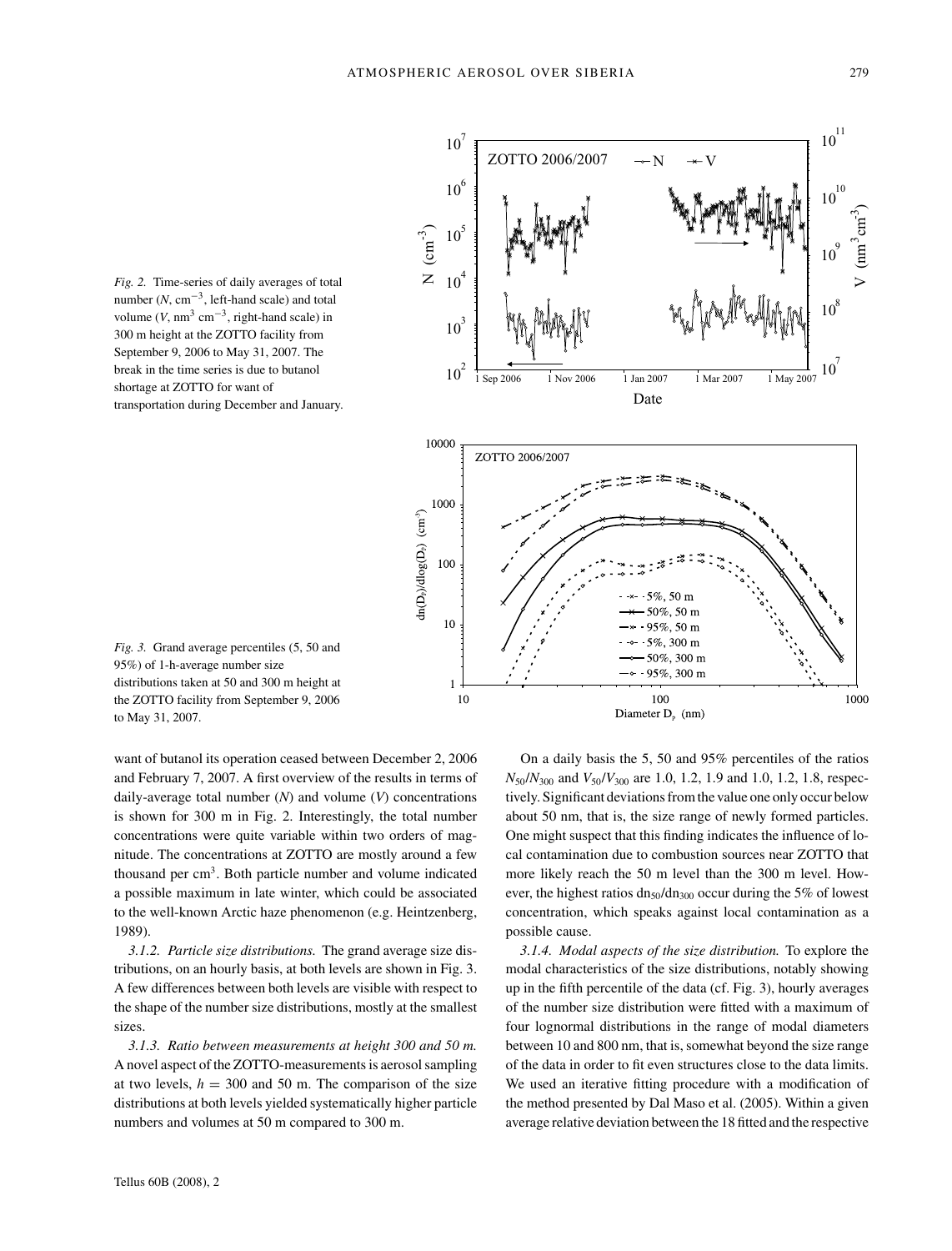original number concentrations per size distribution the number of fitted modes was minimized while adjusting the remaining modes to maintain the quality of fit. Seventy-four percent of the fitted distributions required four modes to be fitted within  $\pm 12\%$ average relative deviation. The respective numbers for three, two and one mode were  $\pm 12$ ,  $\pm 8$  and  $\pm 1\%$ .

A histogram of the probability distribution function (PDF) of modal diameters at the two inlet heights is drawn in Fig. 5. At 50 m four relative maxima of occurrence are visible in the classes 14–20, 27–38, 74–105 and 207–290 nm diameter. The absolute maximum of the PDF is given in the accumulation mode range (207–290 nm); this finding confirms the accumulation mode as the most constant and, therefore, most long-lived component of the particle number distribution. This observation is not unique; Over the European boreal forest Tunved et al. (2005) found a marked maximum in the PDF of lognormal modal diameters as well in the accumulation mode range. The positions of the relative maxima in PDF are the same at 300 m. The first maximum is lacking at the higher level, however, and the peaks are somewhat broader (except for the accumulation mode at 240 nm). As in the discussion of Figs. 3 and 4 the PDF in Fig. 5 shows that nucleation mode particles appeared more frequently at the lower level, whereas the next higher mode at 33 nm (possibly an aged nuclei mode) appeared more frequently at 300 m. Preliminary statistics of the parameters of the four lognormal modes fitted to 1-h average number size distributions are collected in Table 1.

*3.1.5. Comparison with previous work.* Total number (*N*300) concentrations at 300 m height ranged between 400 cm−<sup>3</sup> (5%) and 4000 cm<sup>-3</sup> (95%) with a median of 1200 cm<sup>-3</sup>, which is rather high for a nearly uninhabited boreal forest region during the low productivity period of the year. The corresponding volume ( $V_{300}$ ) concentrations ranged between 1 and 11  $\mu$ m<sup>-3</sup> cm<sup>-3</sup>. Assuming a particle density of 1.5 g cm<sup>-3</sup> the 95% volume percentile would correspond to 17  $\mu$ g<sup>-3</sup> m<sup>-3</sup>, which is near the Central European background level (Heintzenberg et al., 1998).

Previous measurement of atmospheric particle number distributions in the region of Siberia have been scarce, and gener-



*Fig. 4.* Size-dependent ratios of one-hour-average-number concentrations measured in 50 and 300 m height at the ZOTTO facility from September 9, 2006 to May 31, 2007.



*Fig. 5.* Frequency distribution of modal diameters of 1-h-average number size distributions taken at 50 and 300 m height at the ZOTTO facility from September 9, 2006 to May 31, 2007. The size distributions were fitted with a maximum of four lognormal modes in the range 20–800 nm modal diameters.

ally been conducted only during shorter periods. Measurements for 2 weeks at Lake Baikal in July 1991 and for 1 month in June–July 1992 30 km south of Novosibirsk were combined by Koutsenogii and Jaenicke (1994) to a 'mean aerosol size distribution for Siberia'. Two of the lognormal modes that they derived fell into the diameter range covered at ZOTTO for which they derived the following parameters number, geometric mean diameter and geometric standard deviation: 2900 cm−3, 1.65 and 29 nm for an Aitken mode and  $0.3 \text{ cm}^{-3}$ , 2.4, 400 nm for a large accumulation mode. Whereas the total number concentration reported by Koutsenogii and Jaenicke (1994) falls into the range observed in our work, their modal parameters diverge significantly from our findings reported in Table 1.

Vartiainen et al. (2007) report on particle size distribution and ion measurements on board of a railway carriage, thereby performing a longitudinal measurement along the corridor of the Trans-Siberian railway, about 500 km south of ZOTTO. For rural, clean conditions (i.e. after removal of anthropogenic influences), they report median particle number concentrations for the accumulation mode ( $D_p > 90$  nm; 733 cm<sup>-3</sup>), the Aitken mode (25 nm  $\langle D_p \rangle$  < 90 nm; 911 cm<sup>-3</sup>), and the nucleation mode  $(D<sub>p</sub> < 25$  nm; 617 cm<sup>-3</sup>), which broadly correspond to the total number concentrations found in our work. Since the measurements by Vartiainen et al. (2007) were conducted before the installation of ZOTTO (i.e. no concurrent measurements are available yet), a direct comparison of the two data sets is only of limited use.

Long-term measurements from the boreal forest region have so far been available only in European parts of Eurasia: Mäkelä et al. (2000) reported statistical lognormal parameters at the rural background site Hyytiälä located near 62 $\degree$  N in Finland, that is, at a latitude comparable to ZOTTO: accumulation mode (178 cm−3, 1.47, 187 nm), Aitken mode (572 cm−3, 1.64, 61.6 nm), nucleation mode (283 cm−3, 1.42, 13.6 nm); their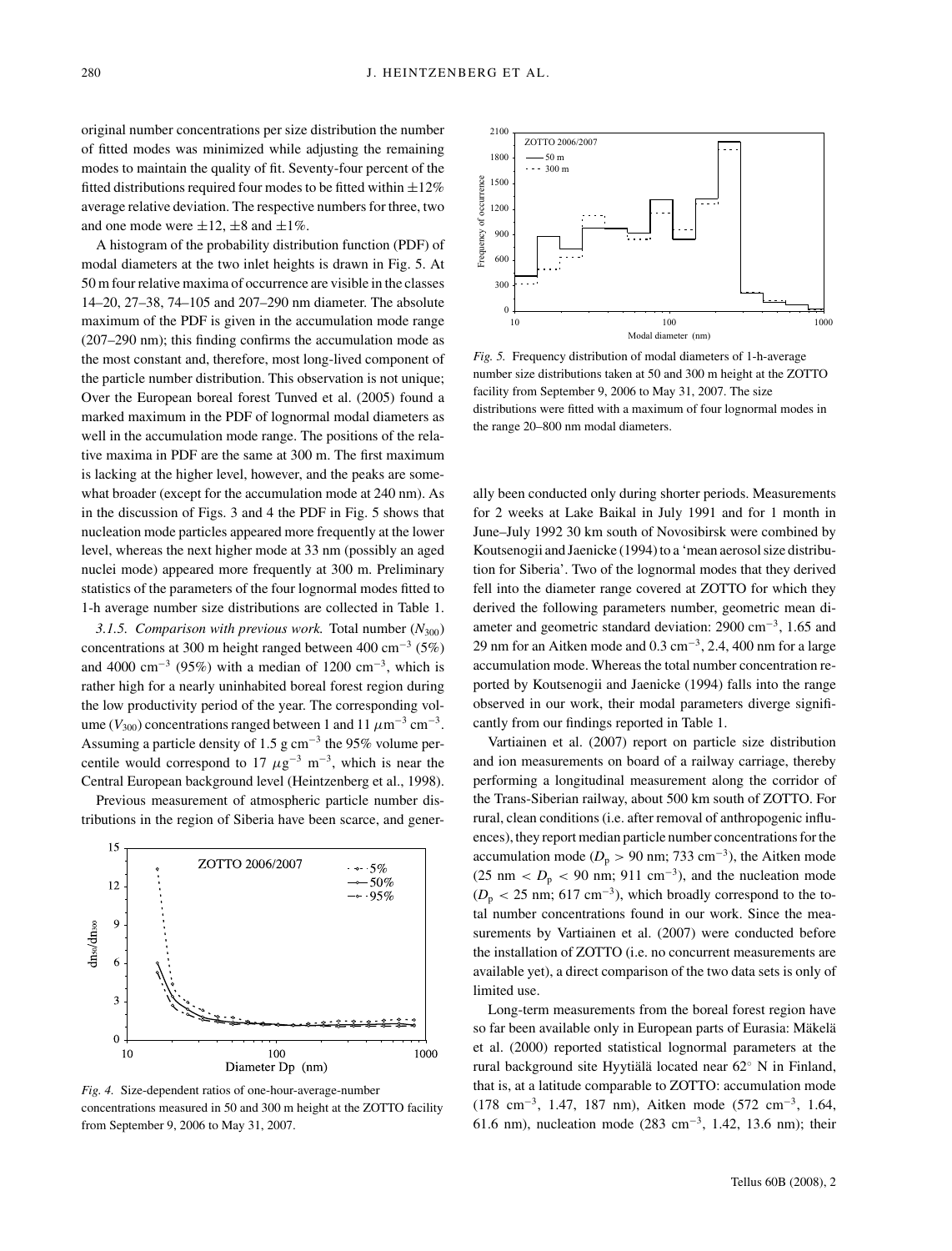*Table 1.* Statistics of log-normal fits (four) to 1-h averages of number size distributions measured in 50 and 300 m height at the ZOTTO facility September 9, 2006–May 31, 2007, *P*,percentile; *N*1–4, total number (cm−3); DG1–4, geometric mean (modal) diameter (nm) and  $\sigma_{1-4}$ , geometric standard deviation

| Height $(m)$ | $P(\%)$ | $N_1$ | DG <sub>1</sub> | $\sigma_1$ | $N_1$ | DG <sub>2</sub> | $\sigma_2$ | $N_3$ | DG <sub>3</sub> | $\sigma$ 3 | $N_4$ | DG <sub>4</sub> | $\sigma_4$ |
|--------------|---------|-------|-----------------|------------|-------|-----------------|------------|-------|-----------------|------------|-------|-----------------|------------|
| 50           |         | 4.0   | 10              | 1.1        | 5.0   | 22              | 1.1        | 112   | 52              | 1.2        | 9.0   | 110             | 1.2        |
| 50           | 50      | 20    | 16              | 1.2        | 142   | 31              | 1.3        | 833   | 75              | 1.6        | 221   | 208             | 1.5        |
| 50           | 95      | 1200  | 19              | 2.1        | 1470  | 48              | 1.9        | 3390  | 96              | 2.2        | 2210  | 374             | 1.9        |
| 300          | 5       | 2.0   | 10              | 1.1        | 2     | 22              | 1.1        | 84    | 52              | 1.2        | 6.0   | 110             | 1.2        |
| 300          | 50      | 14    | 17              | 1.1        | 50    | 30              | 1.2        | 597   | 74              | 1.5        | 212   | 201             | 1.5        |
| 300          | 95      | 337   | 20              | 2.3        | 765   | 48              | 1.7        | 2360  | 97              | 2.1        | 1870  | 378             | 1.9        |

parameters for the accumulation and Aitken modes are remarkably close to the values observed at ZOTTO (Table 1).

To date Tunved et al. (2003, 2005) provided the most comprehensive set of size distribution parameters spanning several years of observations at the Scandinavian atmospheric research stations Aspvreten (Sweden), Värrio (East Lapland), Pallas (West Lapland) and Hyytiälä (Southern Finland). In different air masses they found accumulation mode diameters mostly between 150 and 300 nm, Aitken mode diameters between 44 and 55 nm, and total number concentrations between 600 and 3000 cm−<sup>3</sup> in continental air masses. The Scandinavian observations show a significant decrease in total particle number concentration from south to north, more pronounced in the Aitken mode than in the accumulation mode. Tunved et al. (2006) showed that the production of secondary aerosol from biogenic precursors can make up the major amount of particle mass in the northern regions of Scandinavia.

Finally, a comparison with the long-term size distribution statistics of Birmili et al. (2001) at Melpitz, Germany reveals similarities and differences in the comparable size range  $>10$  nm. The smallest PDF maximum at ZOTTO corresponds to the aged nucleation category of Birmili et al. (2001). The next higher mode at ZOTTO does not frequently occur in the Central European source region about Melpitz. The 90 nm maximum at ZOTTO comes closest to the Aitken maximum in northern continental air masses at Melpitz (76 nm), whereas the accumulation maximum at ZOTTO lies in the range of accumulation modes one (160–240 nm) in northern continental air masses at Melpitz.

#### *3.2. Trajectory statistics and case studies*

The unique aerosol sampling point in 300 m height over the Siberian forest raises the question: What aerosol is being sampled at this site? As an answer to this question a 3-yr statistical study of back trajectories from the two inlet points at ZOTTO was conducted. With the HYSPLIT model (http://www. arl.noaa.gov/ready/hysplit4.html) 144 h back trajectories were calculated every 12 h for the years 2004–2006. For case studies of air mass analysis additional back trajectories were calculated every 3 h during the DMPS-measuring period.

The trajectory points of *ca*. 2500 trajectories at each arrival height were counted in a matrix covering the latitudes 35°N– 90<sup>°</sup>N and longitudes 20°E–130°E with 2.5°  $\times$  2.5° resolution irrespective of their height and of model-calculated precipitation along the trajectory. The number of counts in each grid cell was divided by the total number of trajectory points yielding relative frequencies of occurrences. The geographic area (in terms of grid cells) that contained 95% of all trajectories is depicted in Fig. 6 for both arrival points and trajectory lengths of 24, 48, 96 and 144 h. The trajectories cover large fractions of the Russian Federation and the Kazakhstan Republic. Table 2 gives rough estimates of the percentage of both countries that are covered by the 95%-area of the back trajectories from ZOTTO. This table also contains average heights above ground and average trajectory lengths in km. The full 6-d-trajectory lengths at the 50 and 300 m arrival points cover roughly 30 and 50%, respectively, of the Russian territory.

From a combination of the trajectory statistics with information on anthropogenic emissions more information can be gleaned about the aerosol sources that can be observed with the ZOTTO facility. As proxy of information on the emission of combustion aerosols the most recent CO-emission database EDGAR (http://www.rivm.nl/bibliotheek/rapporten/771060002.html) was used with annual northern hemispheric CO-emissions north of 35°N on a  $1° \times 1°$  grid for the year 2000. A PDF of these distributions is plotted in Fig. 7. By counting the number of times that back trajectory points hit individual CO-emission points of this grid one can estimate the probability that measurements at ZOTTO will be affected by the respective emissions. The related pdfs of CO-emission points that have been hit by back trajectories to the 50 and 300 m arrival heights are also drawn in Fig. 7. The CO-emissions that are 'seen' by ZOTTO are mostly in the range  $10^4$ – $10^7$  kg p.a. However, the probabilities of seeing these emissions are on the order of 1% or less with higher emissions than  $10^7$  kg p.a. having much lower probabilities than 1%.

Beyond the statistics two case studies were made with the help of the high-density back trajectories during the actual measuring period. For that purpose all times with *V* at 300 m less or equal the 5% percentile of *V* and all times with volume concentrations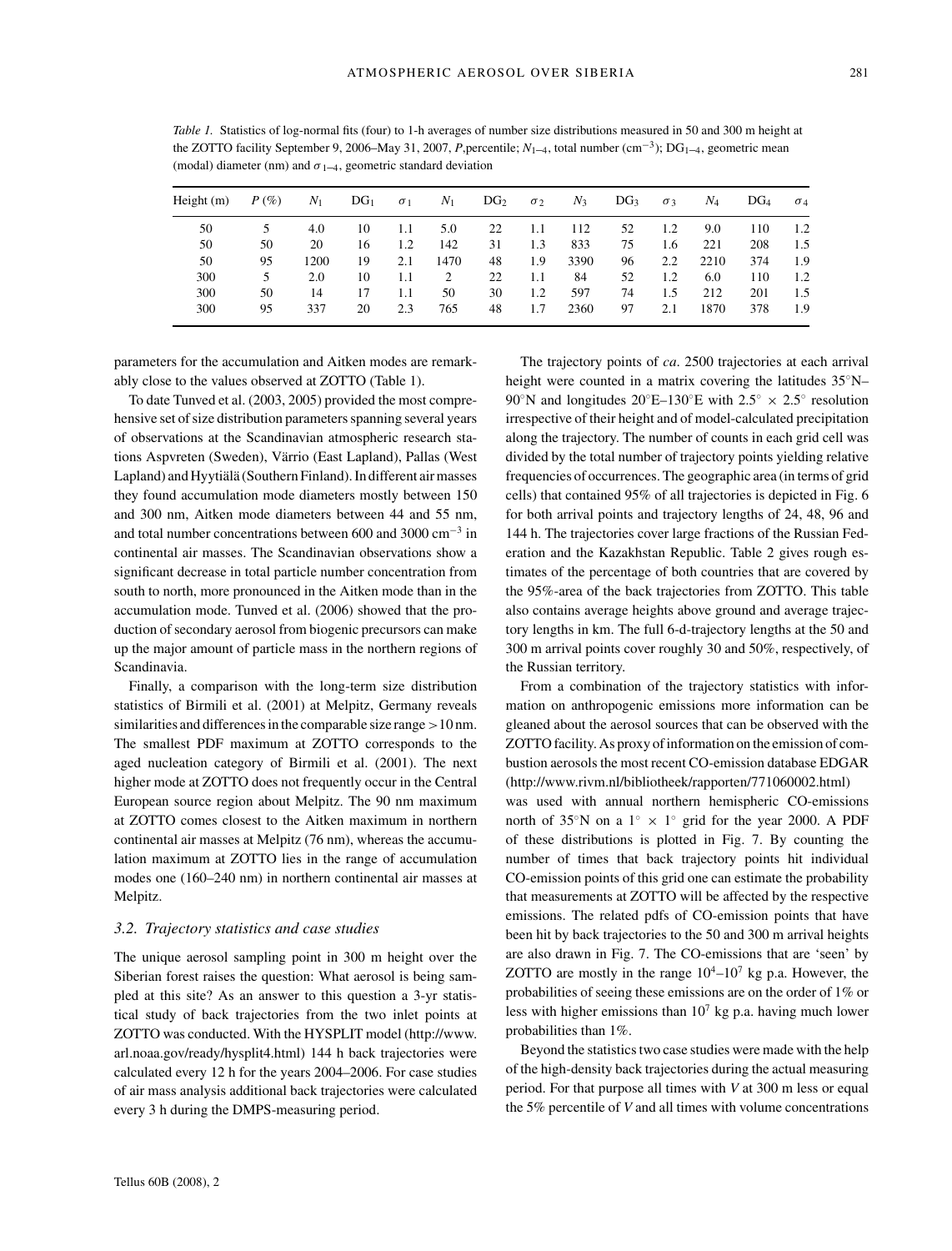65 50 120 65 50 120

*Fig. 6.* Areal coverage of back trajectories arriving at 50 m (a) and at 300 m (b) at the ZOTTO facility (marked with a star) with the lengths 24, 48, 96 and 144 h (in decreasing shades of grey).



*Fig. 7.* Relative frequencies of occurrence of CO-emissions between  $10^2$  and  $10^{10}$  kg p.a. north of 35°N taken from the EDGAR database (http://www.rivm.nl/bibliotheek/rapporten/771060002.html).

greater or equal 95% percentile of *V* were noted. All back trajectories within 3 h of the respective arrival times were collected in Fig. 8. Each trajectory, however, was utilized only once. Only trajectory positions with calculated heights above ground of 1000 m or less were plotted. When HYSPLIT indicated precipitation, the trajectory was terminated, assuming that wet scavenging would disconnect the aerosol properties measured at ZOTTO from air masses further upstream of the respective trajectory.

Back trajectories for the cleanest 5% of all cases were largely restricted to a narrow latitude band between 55◦N and 70◦N with a rather wide total longitudinal coverage from 60◦E to nearly 120◦E and stayed clear of larger emission centres (cf. Fig. 8a). Most of these trajectories were limited by precipitation. With two clear exceptions the air with the highest 5% in particulate volume came mostly from latitudes south of ZOTTO, reaching down to 50◦N where many emission centres are located in the Transsiberian railway region (cf. Fig. 8b). These two exceptions reached back to the two industrial centres at Vorkuta and Noril'sk.

*Table 2.* Trajectory statistics for the time period January 1, 2004–May 31, 2007 based on three-dimensional back trajectories calculated at every 12 h to arrival heights 50 and 300 m with the NOAA HYSPLIT model (http://www.arl.noaa.gov/hysplit). Average height above ground (m), average length (km), and areal coverage (%) of the Russian Federation and the Kazakhstan Republic of back trajectories with lengths 24, 48, 96 and 144 h from the arrival points on 50 and 300 m height at the ZOTTO facility

| Arrival<br>height $(m)$ | Trajectory<br>length(h) | Average height<br>above ground (m) | Average<br>length (km) | Russian<br>Federation $(\%)$ | Kazakhstan<br>Republic $(\%)$ |  |
|-------------------------|-------------------------|------------------------------------|------------------------|------------------------------|-------------------------------|--|
| 50                      | 24                      | 48                                 | 300                    |                              | $\Omega$                      |  |
| 50                      | 48                      | 57                                 | 600                    | 8                            | 0                             |  |
| 50                      | 96                      | 89                                 | 1300                   | 21                           | 20                            |  |
| 50                      | 144                     | 130                                | 2100                   | 32                           | 62                            |  |
| 300                     | 24                      | 300                                | 540                    | 6                            | $\mathbf{0}$                  |  |
| 300                     | 48                      | 320                                | 1100                   | 18                           |                               |  |
| 300                     | 96                      | 350                                | 2200                   | 39                           | 62                            |  |
| 300                     | 144                     | 360                                | 3400                   | 53                           | 87                            |  |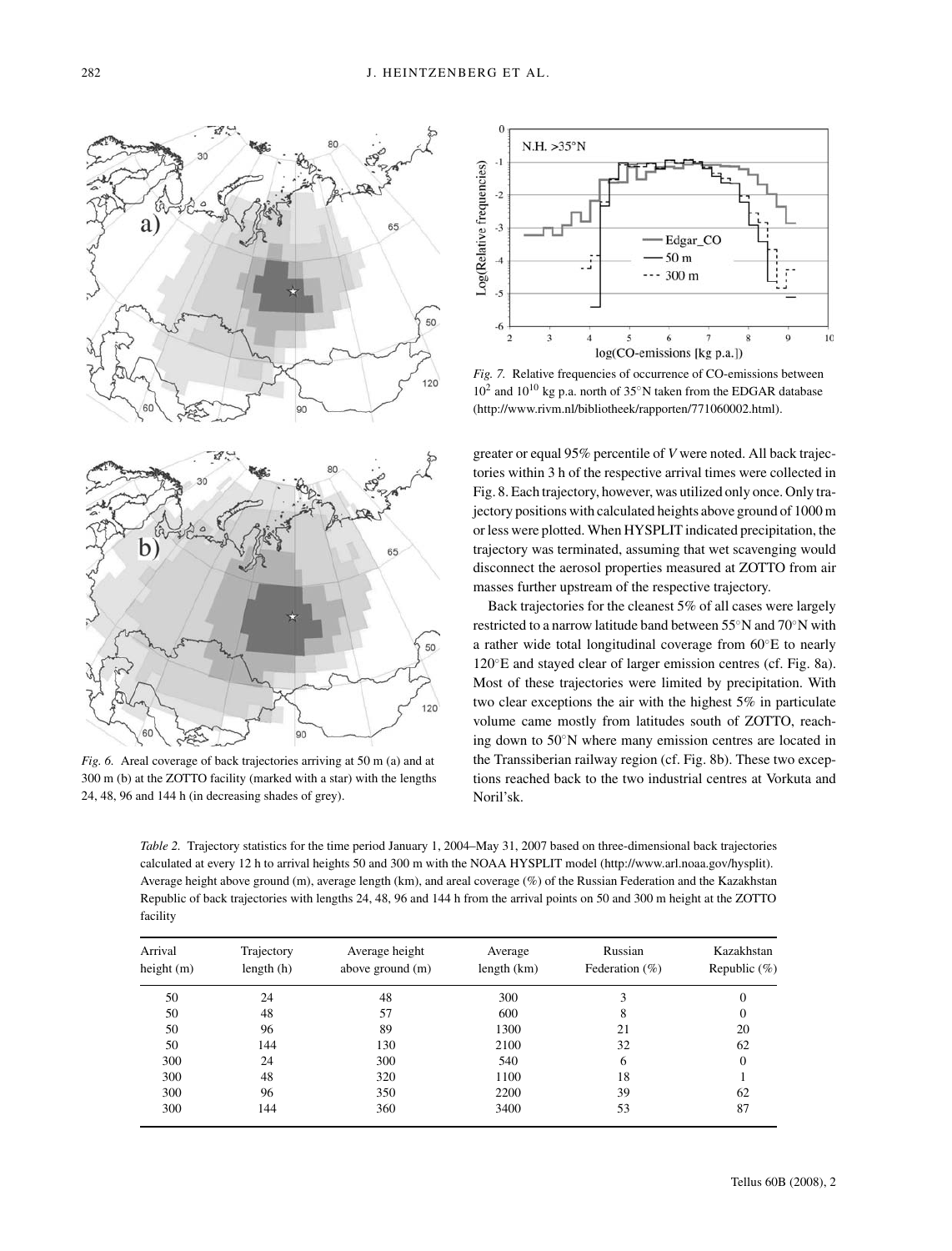

*Fig. 8.* 48 Back trajectories to 300 m at the ZOTTO facility during the time period September 9, 2006–May 31, 2007 for total volume (*V*) concentrations less or equal the 5% percentile of *V* (a). ZOTTO is marked by a star. The relative size of the cities is indicated by the size of the square marking their position. 38 Back trajectories to 300 m at the ZOTTO facility during the time period September 9, 2006–May 31, 2007 for total volume (*V*) concentrations greater or equal the 95% percentile of *V* (b).

## **4. Conclusions**

This report describes the unique setup for and the first results of aerosol measurements at the new long-term Tall Tower monitoring facility near Zotino, Siberia (ZOTTO). Through two inlets at 50 and 300 m aerosol particle number size distributions are measured since September 2006 in the size range 15–835 nanometer dry diameter. The present report covers data until the end of May 2007 with a 2-month interruption in December and January due to butanol shortage. Total number  $(N_{300})$  concentrations at 300 m height ranged between 400 cm<sup>-3</sup> (5%) and 4000 cm<sup>-3</sup> (95%) with a median of 1200 cm−3, which is rather high for a nearly

uninhabited boreal forest region during the low productivity period of the year. Corresponding volume  $(V_{300})$  concentrations ranged between 1 and 11  $\mu$ m<sup>-3</sup> cm<sup>-3</sup>. With a particle density of 1.5 g cm−<sup>3</sup> the 95% volume percentile would correspond to  $17 \mu$ g<sup>-3</sup> m<sup>-3</sup>, which is near the Central European background level (Heintzenberg et al., 1998). Median ratios  $N_{50}/N_{300}$  and  $V_{50}/V_{300}$  were 1.2 indicating that near-surface aerosol sources were dominating the ZOTTO site.

With a 3-yr back trajectory statistics the question as to which aerosol can be sampled at ZOTTO was addressed. At 300 m the average length of 6-d back trajectories is 3400 km, roughly covering 50% of the territory of the Russian federation plus 90% of the Kazakhstan Republic. Corresponding figures at 50 m height are 30 and 60%, respectively. From a combination of the trajectory statistics and the EDGAR database on CO-emissions the probability of the ZOTTO-aerosol measurements 'seeing' northern hemispheric combustion aerosols was estimated to be 1% or less. The 5% of ZOTTO-aerosol data with highest particulate volume concentrations to date could mostly be related via their respective back trajectories to urban emission centres in the region of the Transsiberian Railway whereas the back trajectories of the respective cleanest 5% avoided these emission regions.

The high sampling points at the tower were expected to free the aerosol measurements largely from local contamination due to power generation and surface traffic. This expectation was borne out by the general level and stability of the measurements at both levels and, in particular by the finding that the ratio of ultrafine particle concentrations at 50 m to those at 300 m is highest for the lowest absolute number concentrations.

The modal structure of the measured number size distributions was explored after fitting 1-h average distributions with a maximum of four lognormal functions. 74% of the fitted distributions needed four modes. The respective numbers for three, two, and one mode were 12, 8 and 1%. Ultrafine modes below 20 nm were more frequently seen at 50 m height than at 300 m, whereas the latter height more frequently showed an aged nucleation mode near 30 nm. The positions of Aitken ( $\approx 80$  nm) and accumulation modes ( $\approx$ 210 nm) were very similar at both inlet heights, the very sharp latter one being the most frequent of all modes.

The very encouraging first aerosol results over the Siberian forest let us expect exciting new findings during the summer period with frequent forest fires and secondary particle sources from vegetation emissions as discussed by Tunved et al. (2006). The field-proven feasibility of aerosol measurements through a 300 m inlet should encourage others to implement similar measurements at other tall towers in order to monitor the atmospheric aerosol over very wide regions from a single point. It would also be desirable to couple the continuous aerosol and trace gas measurements at ZOTTO with concurrent episodic measurements along the Trans-Siberian transect such as illustrated in Vartiainen et al. (2007).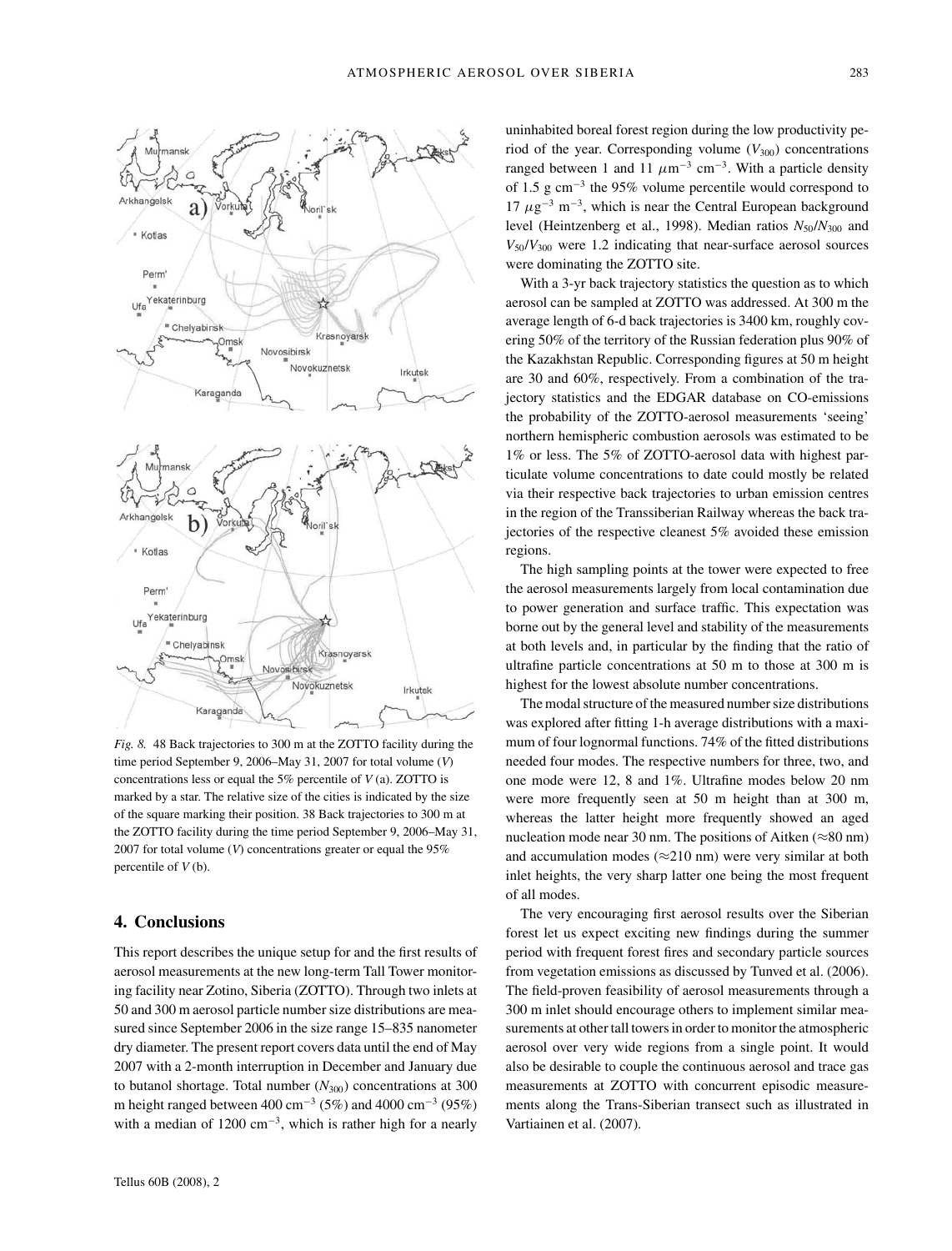## **5. Acknowledgments**

The ZOTTO facility was established after many years of preparatory fieldwork, planning and massive investments by the Max-Planck Society in particular by the Max-Planck-Institute for Biogeochemistry in Jena, represented by their directors E.-D. Schulze and M. Heimann. The ZOTTO project is funded by the Max Plank Society through the International Science and Technology Center (ISTC) partner project #2757p within the framework of the proposal 'Observing and Understanding Biogeochemical Responses to Rapid Climate Changes in Eurasia. We are most grateful for their inviting us to set up aerosol measurements at ZOTTO and for their considerable logistic support during the implementation and operation of our experiment. The challenge of setting up an aerosol measurement at a 300 m tower in the Siberian forest would not have been overcome without the support of the mechanical and electronics workshop of IfT. We thank Prof. Alfred Wiedensohler (IfT Leipzig) for the valuable discussions during the conception and construction of the SMPS system, Sergey Verkovhets at the VN Sukachev Institute of Forest, Krasnoyarsk for the management of the ZOTTO project, and Alexey Panov for operating our instruments. We highly acknowledge Yves-Gorat Stommel and Prof. Ulrich Riebel (Department of Mechanical Engineering at BTU Cottbus, Germany) for making their corona-discharge-based aerosol neutralizer available to this project. We acknowledge the valuable help of Niklas Jürgens (MPI Mainz) during the installation of the aerosol and gas sampling system at ZOTTO. Finally, we gratefully acknowledge the model support provided by NOAA through the availability of their meteorological fields and trajectory calculations with their HYSPLIT model.

#### **References**

- Birmili, W., Stratmann, F. and Wiedensohler, A. 1999. Design of a DMAbased size spectrometer for a large particle size range and stable operation. *J. Aerosol Sci.* **30**(4), 549–553.
- Birmili, W., Wiedensohler, A., Heintzenberg, J. and Lehmann, K. 2001. Atmospheric particle number size distribution in Central Europe: statistical relations to air masses and meteorology. *J. Geophys. Res.* **106**(D23), 32005–32018.
- Birmili, W., Stopfkuchen, K., Hermann, M., Wiedensohler, A. and Heintzenberg, J. 2007. Particle penetration through a 300 m inlet pipe for sampling atmospheric aerosols from a tall meteorological tower. *Aerosol Sci. Technol.* **41**, 811–817.
- Bösenberg, J., Matthias, V., Amodeo, A., Amoiridis, V., Ansmann, A., and co-authors 2003. EARLINET: a European Aerosol Research Lidar Network to establish an aerosol climatology. MPI report No. 348, Max-Planck-Institut für Meteorologie, Hamburg, 191 pp.
- Cahoon, D. R., Jr., Stocks, B. J., Levine, J. S., III, W. R. C. and Pierson, J. M. 1994. Satellite analysis of the severe 1987 forest fires in northern China and southeastern Siberia. *J. Geophys. Res.* **99**, 18627–18638.
- Charlson, R. J., Langner, J. and Rodhe, H. 1990. Sulphate aerosol and climate. *Nature* **348**, 22.
- Charlson, R. J., Langner, J., Rodhe, H., Leovy, C. B. and Warren, S. G. 1991. Perturbation of the northern hemisphere radiative balance by backscattering of anthropogenic sulfate aerosols. *Tellus* **43AB**, 152– 163.
- Charlson, R. J. 2000. Extending atmospheric aerosol measurements to the global scale. In: *Topics in Atmospheric and Interstellar Physics* and Chemistry. (ed. Boutron, C.), Les éditions de physique, Les Ulis, France, pp. 67–81.
- Dal Maso, M., Kulmala, M., Riipinen, I., Wagner, R., Hussein, T. and coauthors. 2005. Formation and growth of fresh atmospheric aerosols: eight years of aerosol size distribution data from SMEAR II, Hyytiälä, Finland. *Bor. Environ. Res.* **10**, 323–336.
- Dal Maso, M., Sogacheva, L., Aalto, P. P., Riipinen, I., Komppula, M. and co-authors. 2007. Aerosol size distribution measurements at four Nordic field stations: identification, analysis and trajectory analysis of new particle formation bursts. *Tellus* **59B**, 350– 361.
- Damoah, R., Spichtinger, N., Forster, C., James, P., Mattis, I. and coauthors. 2004. Around the world in 17 days—hemisperic-scale transport of forest fire smoke from Russia in May 2003. *Atmos. Chem. Phys.* **4**, 1311–1321.
- Dubovik, O., Holben, B., Eck, T. F., Smirnov, A., Kaufman, Y. J. and coauthors. 2002. Variability of absorption and optical properties of key aerosol types observed in worldwide locations. *J. Atmos. Sci.* **59**(3), 590–608.
- Fiebig, M., Stohl, A., Wendisch, M., Eckhardt, S. and Petzold, A.. 2003. Dependence of solar radiative forcing of forest fire aerosol on ageing and state of mixture. *Atmos. Chem. Phys.* **3**, 881–891.
- Groisman, P. Y., Shugart and Sokolik, I.. 2007. Preface to special issue on Northern Eurasia regional climate and environmental change. *Global Planet. Change* **56**, v–vii.
- Heintzenberg, J.. 1989. Arctic haze: air pollution in polar regions. *AM-BIO* **18**(1), 50–55.
- Heintzenberg, J., Müller, K., Birmili, W., Spindler, G. and Wiedensohler, A.. 1998. Mass-related aerosol properties over the Leipzig Basin. *J. Geophys. Res.* **103**(D11), 13125–13135.
- Ichoku, C., Chu, D. A., Mattoo, S., Kaufman, Y. J., Remer, L. A. and coauthors. 2002. A spatio-temporal approach for global validation and analysis of MODIS aerosol products. *Geophys. Res. Lett.* **29**(8006), doi:10.1029/2001GL013206.
- IGBP. 2007. Climate change—only one symptom of a stressed planet earth, International Geosphere-Biosphere Programme. Royal Swedish Academy of Sciences, Stockholm, 2 February 2007, available under http://www.igbp.net.
- Jaffe, D., Anderson, T., Covert, D., Kotchenruther, R., Trost, B. and co-authors. 1999. Transport of Asian air pollution to North America. *Geophys. Res. Lett.* **26**(6), 711–714.
- Kaufman, Y. J., Tanré, D. and Boucher, O.. 2002. A satellite view of aerosols in the climate system. *Nature* **419**, 215–223.
- Kinne, S., Lohmann, U., Feichter, J., Schulz, M., Timmreck, C. and co-authors. 2003. Monthly averages of aerosol properties: a global comparison among models, satellite data, and AERONET ground data. *J. Geophys. Res.* **108**(D20), doi:10.1029/2001JD001253, 2003.
- Knutson, E. O. and Whitby, K. T.. 1975. Aerosol classification by electric mobility: apparatus, theory, and applications. *J. Aerosol Sci.* **6**, 443– 451.